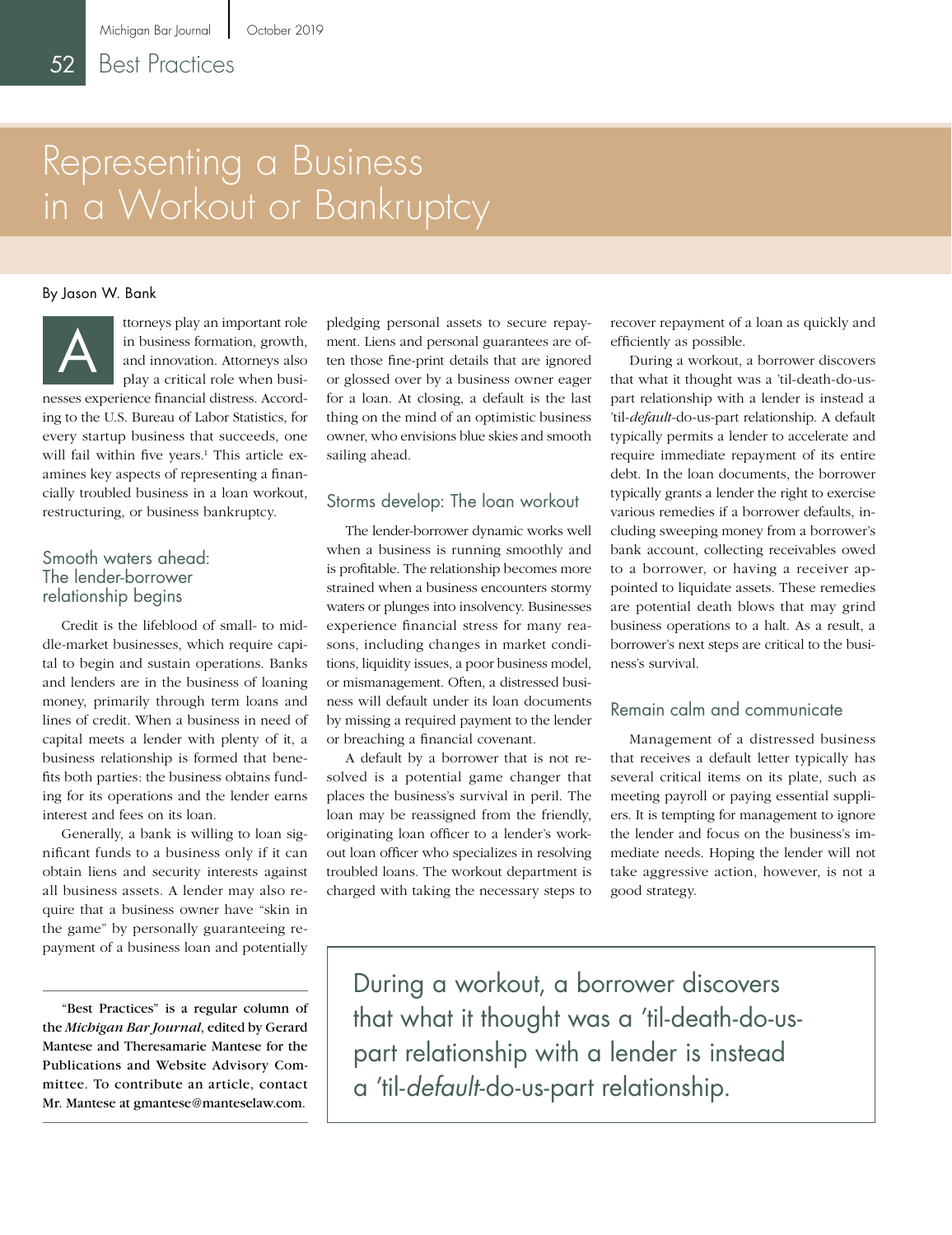### Best Practices 53

It is tempting for management to ignore the lender and focus on the business's immediate needs. Hoping the lender will not take aggressive action, however, is not a good strategy.

It's probably too late to work toward a solution if you wait to engage in discussions with a lender until after receiving the lender's complaint or motion to appoint a receiver. By the time a complaint is filed, a lender will have drawn its own conclusions regarding the viability of the business and the lender's best course of action.

Accordingly, a borrower should be proactive, contact its loan officer, and schedule a meeting as soon as possible. At the meeting, the borrower should exhibit a conciliatory attitude as opposed to a confrontational or litigious attitude. The borrower should keep in mind that it borrowed the money, agreed to the terms in the loan documents, and is now in default.

At the meeting, the borrower should provide the lender with a detailed explanation of the root causes of a company's financial problems. Not every cause is viewed the same by a lender. A workout lender may react differently to a business facing a liquidity crisis due to an unforeseen spike in commodity prices, as opposed to a business owner who has committed gross mismanagement or fraud. A lender may decide to work with a borrower in the former example and take aggressive action in the latter.

#### Presenting a plan: What comes next?

Once the details of the situation are communicated, the borrower must present to the lender a comprehensive plan to right the ship. The plan should identify how the lender will recover the money it loaned. A borrower should provide an updated, comprehensive financial statement; a budget detailing the company's projected revenues and expenses; and a cashflow forecast to confirm the company will not run out of funds. The lender will also want to see an appraisal or valuation of business assets. This information should help both borrower and lender better understand the company's financial picture.

A business owner and management may not have the requisite skills or time to compile the necessary financial information that a lender will want to see. Further, some lenders may not trust financial information provided by an owner who is having difficulty steering the ship and fighting for survival of the business. Accordingly, a distressed borrower should consider engaging an accountant or financial advisor who specializes in turnarounds. A financial advisor could help management as needed or take the wheel and operate the business as a chief restructuring officer.

A financial advisor can help reestablish credibility with a bank. An advisor with turnaround experience will speak the same language as a workout officer, and the lender may rely on the advisor's recommendations. The advisor will also be invaluable to presenting realistic endgame scenarios for both lender and borrower.

#### Avoiding shipwreck: The forbearance agreement

Lenders who send default notices are on the verge of exercising remedies that could close a business's doors. The default notice generally means the business has a small window of opportunity to reach an agreement with a lender to avoid the doomsday scenario.

Lenders may be willing to agree to postpone exercising default remedies under a forbearance agreement, which is a contract used regularly in workouts. Before considering a forbearance, lenders will require a detailed game plan and the financial information described above.

A forbearance agreement typically contains the following terms:

- The lender will provide a borrower with a limited timeframe (three to six months is common, subject to extensions) to obtain financing to satisfy the lender's claims.
- A business may be required to pursue a certain course of action (such as sale of the business or liquidation of certain assets) as a condition of forbearance.
- The lender will require a borrower (and any guarantor) to waive any claims they may have against a lender or any defenses they may have to the lender's claims.
- The lender may require that a borrower execute a pocket consent judgment or order appointing receiver that the lender may file if the borrower does not satisfy its obligations by the end of the forbearance term.

Not all forbearance agreements are the same. Some provide borrowers with a reasonable period to implement a turnaround plan and pay off the lender. Others are heavily drafted in favor of a lender with the potential to create a scenario in which the borrower has in effect ceded control of a business and set up the company for liquidation. As a result, negotiation of a forbearance agreement with reasonable terms is critical.

#### Speak softly and carry a big stick: Chapter 11

Theodore Roosevelt's famous phrase described a policy of careful negotiation ("speaking softly") supported by the unspoken threat of a powerful military ("big stick"). A struggling business facing lender pressure may be well-served to adopt a similar strategy. If a lender is pursuing aggressive remedies like forced liquidation